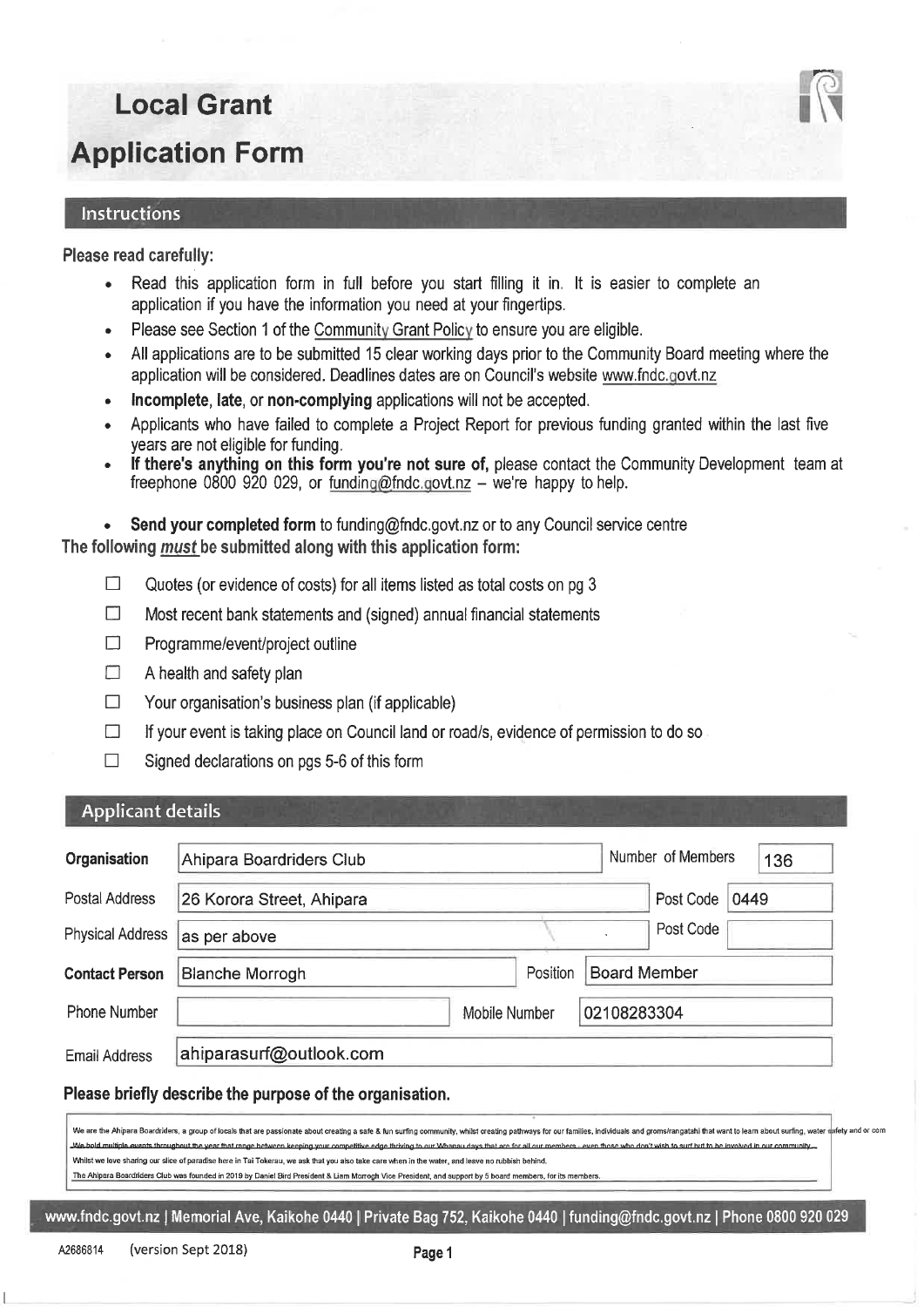

## **Project Details**

|                                                                                                         |                                                 |        | Which Community Board is your organisation applying to (see map Schedule A)?                                                                                                                                    |   |      |                          |           |
|---------------------------------------------------------------------------------------------------------|-------------------------------------------------|--------|-----------------------------------------------------------------------------------------------------------------------------------------------------------------------------------------------------------------|---|------|--------------------------|-----------|
| $\boxed{x}$                                                                                             | Te Hiku                                         | $\Box$ | Kaikohe-Hokianga                                                                                                                                                                                                | □ |      | Bay of Islands-Whangaroa |           |
| Clearly describe the project or event:                                                                  |                                                 |        |                                                                                                                                                                                                                 |   |      |                          |           |
| Name of Activity                                                                                        |                                                 |        |                                                                                                                                                                                                                 |   | Date |                          |           |
| Location                                                                                                |                                                 |        |                                                                                                                                                                                                                 |   | Time |                          |           |
|                                                                                                         |                                                 |        | Will there be a charge for the public to attend or participate in the project or event?                                                                                                                         |   |      | $\Box$ Yes               | $\Box$ No |
| If so, how much?                                                                                        |                                                 |        |                                                                                                                                                                                                                 |   |      |                          |           |
|                                                                                                         |                                                 |        | Outline your activity and the services it will provide. Tell us:                                                                                                                                                |   |      |                          |           |
| $\bullet$                                                                                               | Who will benefit from the activity and how; and |        |                                                                                                                                                                                                                 |   |      |                          |           |
|                                                                                                         |                                                 |        | How it will broaden the range of activities and experiences available to the community.                                                                                                                         |   |      |                          |           |
|                                                                                                         |                                                 |        | Equipment Purchase to share between 4 different entities at Ahipara, being the Ahipara Boardriders Club                                                                                                         |   |      |                          |           |
|                                                                                                         |                                                 |        | the Ahipara Surf Life Saving Club, the Ahipara Takiwa roopu, and the Te Wairoa Challenge. Also, the                                                                                                             |   |      |                          |           |
| equipment can be utilised by the local Ahipara School through parents at the School using the equipment |                                                 |        |                                                                                                                                                                                                                 |   |      |                          |           |
|                                                                                                         | at the school and public event days.            |        |                                                                                                                                                                                                                 |   |      |                          |           |
| The intent of the Equipment Purchase is to allow quality equipment to be utilised by a large range of   |                                                 |        |                                                                                                                                                                                                                 |   |      |                          |           |
| stakeholders across the whole community, to get widescale use by many people in the community at        |                                                 |        |                                                                                                                                                                                                                 |   |      |                          |           |
|                                                                                                         |                                                 |        | many public events in both Ahipara and the wider area.                                                                                                                                                          |   |      |                          |           |
|                                                                                                         |                                                 |        | The proposed Equipment includes an events trailer that is lockable, and includes a power source, sound                                                                                                          |   |      |                          |           |
|                                                                                                         |                                                 |        | and a mic system, amenties for cooking and food prep, and also shelter and seating.                                                                                                                             |   |      |                          |           |
|                                                                                                         |                                                 |        | In the new COVID environment a lot of activities and events are being held outside and this events trailer                                                                                                      |   |      |                          |           |
|                                                                                                         |                                                 |        | allows for a fast and effective setup in many locations for all types of outdoor events. This will allow for                                                                                                    |   |      |                          |           |
|                                                                                                         |                                                 |        | many years of events for the whole community, and in events such as the Ahipara pump track opening etc                                                                                                          |   |      |                          |           |
|                                                                                                         |                                                 |        | this events trailer can provide for community events for all of the community in existing outdoor spaces.                                                                                                       |   |      |                          |           |
|                                                                                                         |                                                 |        | Instead of the 4 different entities applying for funding seperately, it is considered to be much more efficent<br>to approve this funding for quality equipment to share and utilise between many stakeholders. |   |      |                          |           |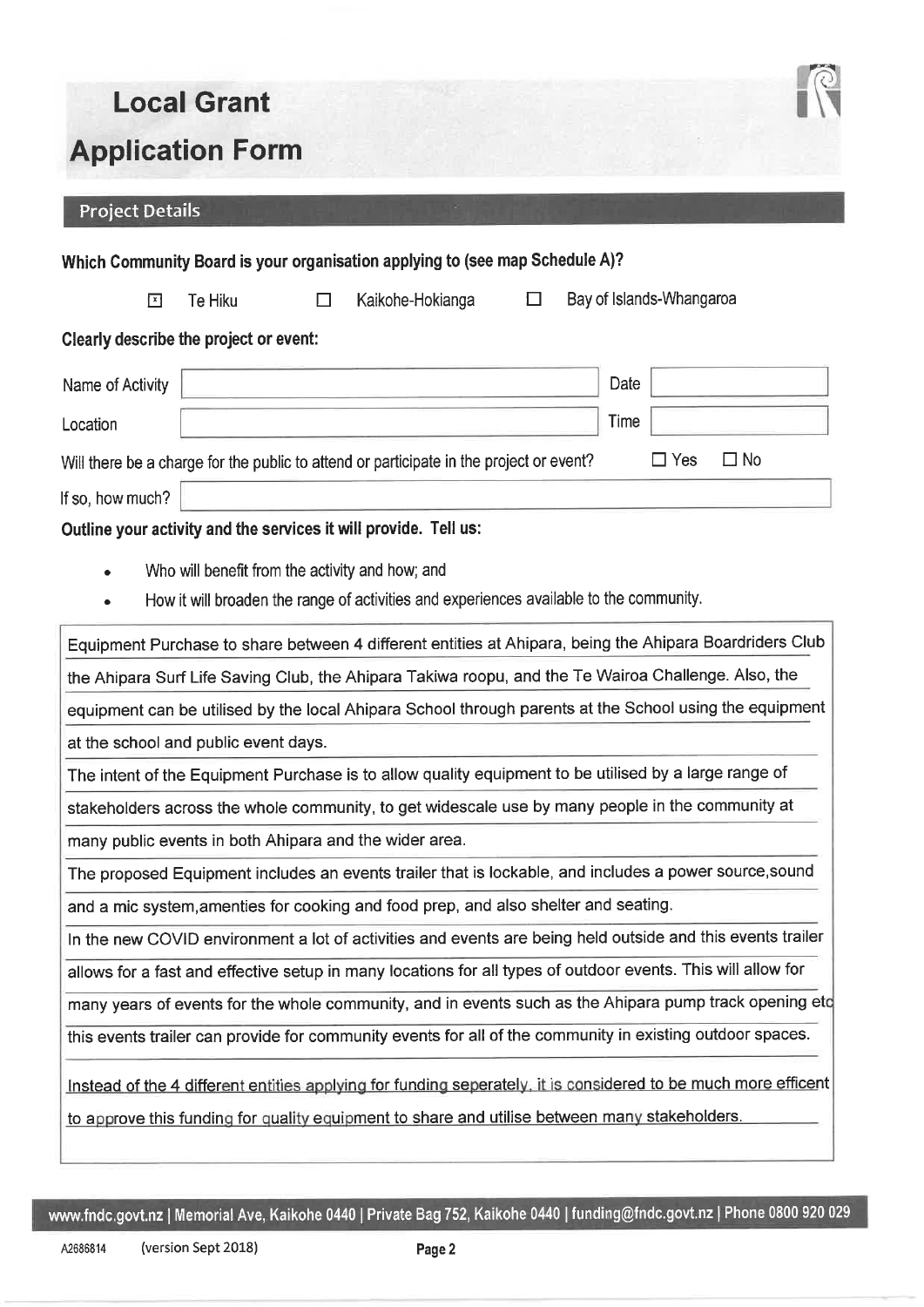

## **Project Cost**

**Provide a detailed costs estimate for the activity. Funding requested may not exceed 50% of the total cost.** 

*Total Cost - provide the total amount of the estimated quoted cost against the appropriate item.* 

*Amount Requested - provide (against the item) the amount the Board is being requested to contribute.* 

### *Please Note:*

- You need to provide quotes (or evidence of costs) for everything listed in the total costs column
- If your organisation is GST registered, all requested amounts must be GST exclusive.
- Do not enter cents round the values up or down to the nearest dollar
- Do not use the dollar sign  $(\$)$  just enter the dollar value
- If you are applying for operating costs of a programme, please attach a programme outline

| <b>Expenditure</b>                                                                                             | <b>Total Cost</b>                          | <b>Amount Requested</b>                                                     |
|----------------------------------------------------------------------------------------------------------------|--------------------------------------------|-----------------------------------------------------------------------------|
| Rent/Venue Hire                                                                                                | \$5000                                     | \$0                                                                         |
| Advertising/Promotion                                                                                          | \$4000                                     | \$0                                                                         |
| Facilitator/Professional Fees <sup>2</sup>                                                                     | \$500                                      | \$0                                                                         |
| Administration (incl. stationery/copying)                                                                      | \$3000                                     | \$0                                                                         |
| <b>Equipment Hire</b>                                                                                          | \$31354                                    | \$31354 (as much as possible as this will                                   |
| Equipment Purchase (describe)                                                                                  |                                            | be a shared unit / facility. Not just one bank<br>acc or one entity.        |
| <b>Utilities</b>                                                                                               |                                            |                                                                             |
| Hardware (e.g. cement, timber, nails, paint)                                                                   |                                            |                                                                             |
| Consumable materials (craft supplies, books)                                                                   | \$1000                                     | \$0                                                                         |
| Refreshments                                                                                                   | \$1000                                     | \$0                                                                         |
| Travel/Mileage                                                                                                 | ABC (Calculation table attached)<br>\$3747 | NZ Surf Life Saving & NZ Surf Calendars are<br>available on Facebook Events |
| Volunteer Expenses Reimbursement                                                                               |                                            |                                                                             |
| Wages/Salary                                                                                                   |                                            | not applicable                                                              |
| Volunteer Value (\$20/hr)                                                                                      | \$8810.00 ABC (Calculation table attached) | not applicable                                                              |
| Other (describe)<br>Wananga, Whanau Days, Maori Surf Competiton Support<br><b>School Support Network Costs</b> | \$6000.00                                  | \$0                                                                         |
| <b>TOTALS</b>                                                                                                  | \$32,057                                   | \$31,354                                                                    |

 $2$  If the application is for professional or facilitator fees, a job description or scope of work must be attached.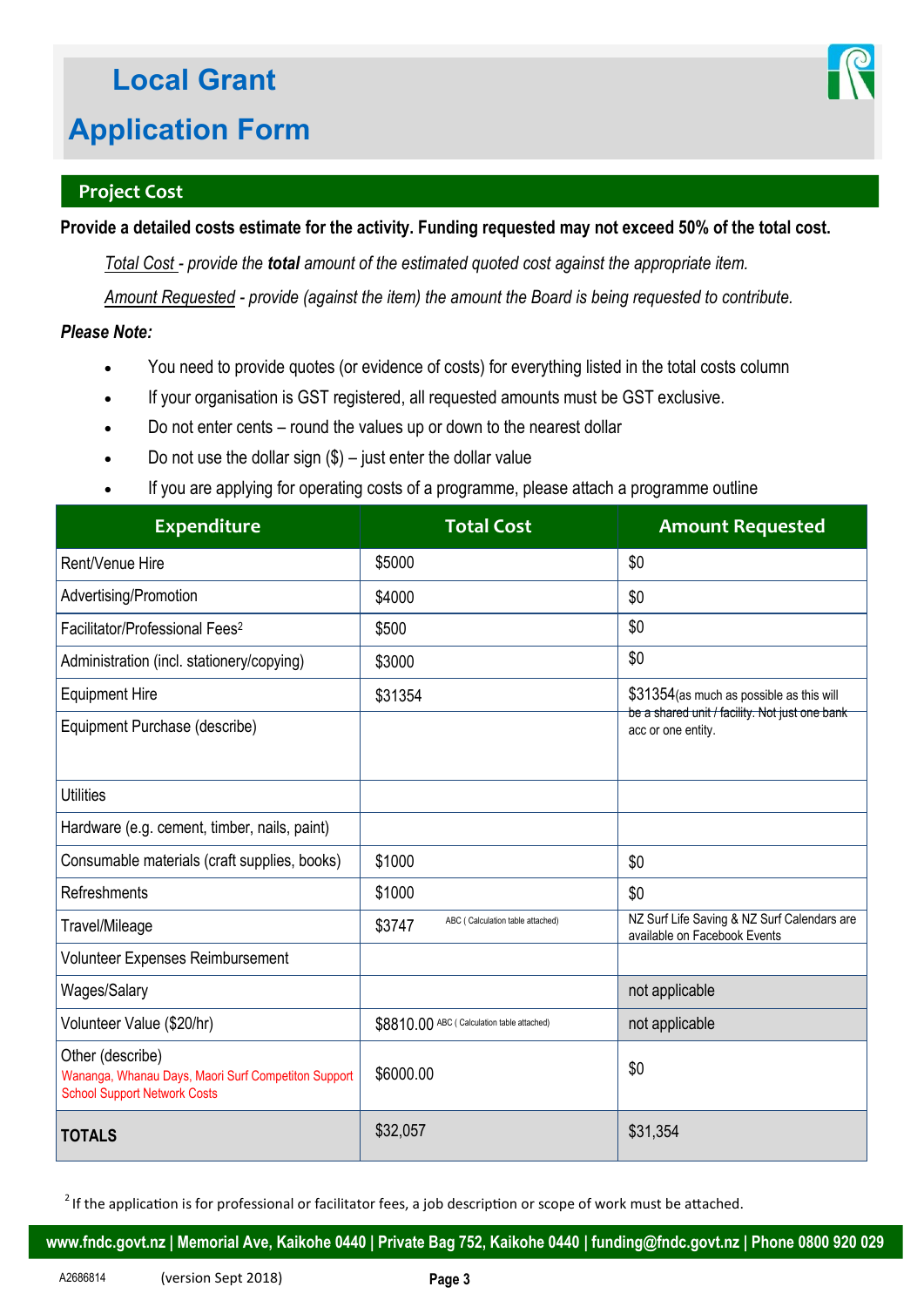## **Local Grant**

## **Application Form**



## **Financial Information**

| Is your organisation registered for GST?                          | $\Box$ Yes | <b>X</b> No | <b>GST Number</b> |       |
|-------------------------------------------------------------------|------------|-------------|-------------------|-------|
| How much money does your organisation currently have?             |            |             |                   | 8,000 |
| How much of this money is already committed to specific purposes? |            |             |                   | 8,000 |

**List the purpose and the amounts of money already tagged or committed (if any):** 

| <b>Purpose</b>        | <b>Amount</b> |
|-----------------------|---------------|
| <b>ABC Signage</b>    | 3000          |
| <b>Sponsor Prizes</b> | 2000          |
| Merchandise Costs     | 1000          |
| Sponsorship Travel    | 2000          |
|                       |               |
| <b>TOTAL</b>          | 8000          |

## **Please list details of all other funding secured or pending approval for this project (minimum 50%):**

| <b>Funding Source</b>                                                             | <b>Amount</b> | <b>Approved</b> |
|-----------------------------------------------------------------------------------|---------------|-----------------|
| Sport Northland Travel Fund                                                       | 1000          | Yes             |
| Merchandise Sales                                                                 | 2000          | Pending         |
| <b>Surf Sponsors</b>                                                              | 1000          | Yes             |
| <b>Community Businesses</b>                                                       | 600           | Yes             |
| Unfortunately due to canceled events, our<br>fundraising opportunities are halved |               | Pending         |

#### **Please state any previous funding the organisation has received from Council over the last five years:**

| Purpose | <b>Amount</b> | <b>Date</b> | <b>Project Report<br/>Submitted</b> |
|---------|---------------|-------------|-------------------------------------|
| N/A     |               |             | Y.<br>N                             |
|         |               |             | V.<br>N                             |
|         |               |             | N                                   |
|         |               |             |                                     |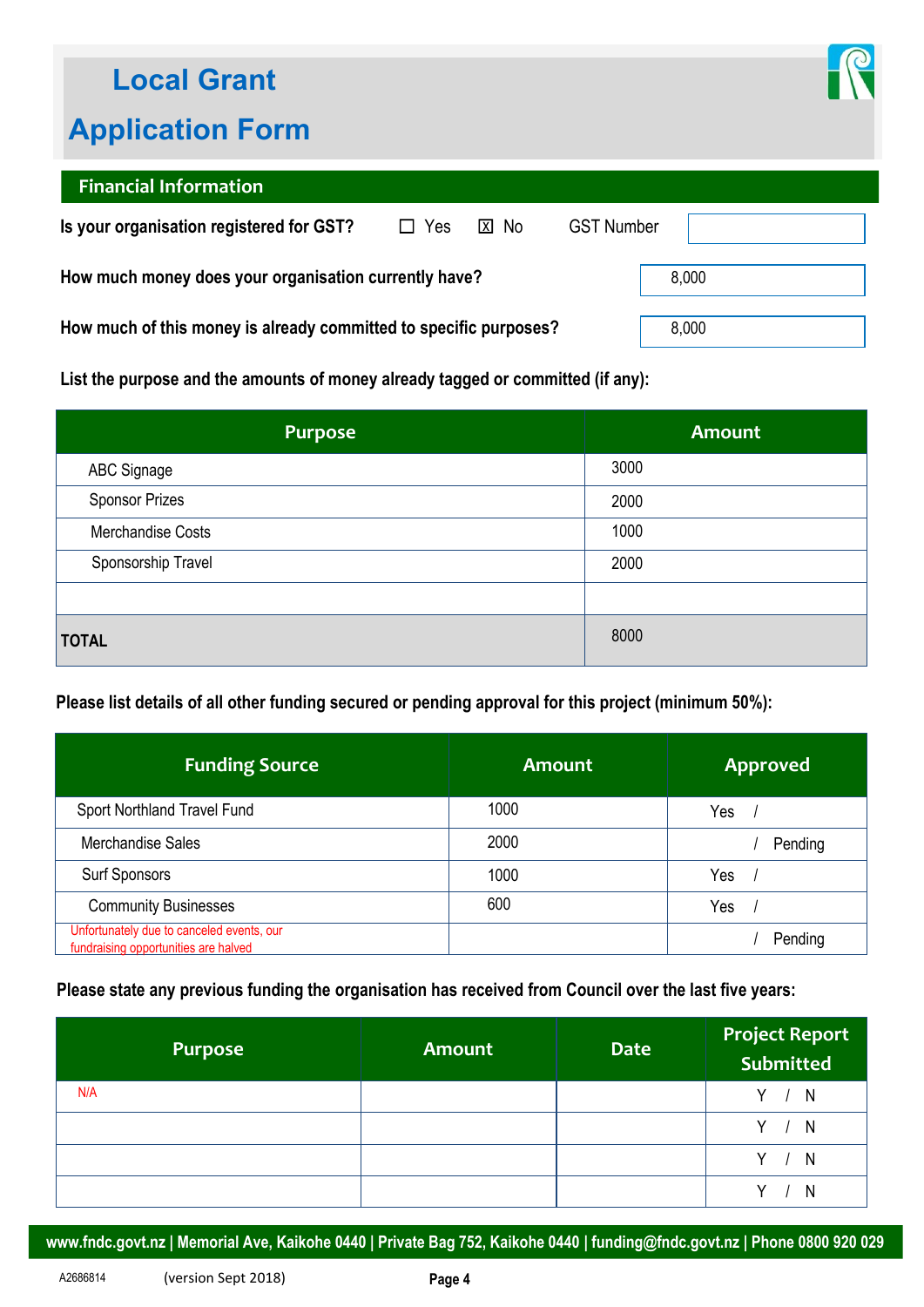#### **Privacy Information**

The information you have provided on this form is required so that your application for funding can be processed. Once this application is lodged with the Council it becomes public information and may be made available on the Council's website. If there is sensitive information in the proposal or personal details you wish to be withheld, please advise. These details are collected to inform the general public and community groups about all funding applications which have been submitted to the Far North District Council.

#### **Applicant Declaration**

This declaration must be signed by two people from your organisation who are 18 years of age or older with the authority to sign on behalf of the organisation. Signatories cannot be an undischarged bankrupt, cannot be immediately related, cannot be partners, and cannot live at the same address. They must have a daytime contact phone number and be contactable during normal business hours.

#### On behalf of: (full name of organisation)

#### Ahipara Boardriders

#### We, the undersigned, declare the following:

In submitting this application:

- We have the authority to commit our organisation to this application and we have been duly authorised by our gov- $\mathbf{1}$ . erning body.
- We acknowledge and agree that the Far North District Council may disclose or obtain information related to the fund- $2.$ ing of the organisation from any other government department or agenda, private person, or organisation.
- We have attached our organisation's most recent statement of income and expenditure, annual accounts, or other  $3.$ financial documents that demonstrate its ability to manage a grant.
- Individuals associated with our organisation will not receive a salary or any other pecuniary gain from the proceeds of 4. any grant money arising from this application.
- The details given in all sections of this application are true and correct to the best of our knowledge, and reasonable 5. evidence has been provided to support our application.
- 6. We have the following set of internal controls in place:
	- Two signatories to all bank accounts (if applicable)
	- A regularly maintained and current cashbook or electronic equivalent
	- A person responsible for keeping the financial records of the organisation
	- A regularly maintained tax record (if applicable)
	- A regularly maintained PAYE record (if applicable)
	- The funding and its expenditure shown as separate entries in the cash book or as a note to the accounts
	- Tracking of different funding, e.g. through a spreadsheet or journal entry
	- Regular financial reporting to every full meeting of the governing body

## **Signatory One**

**Blanche Morrogh** 

#### **Signatory Two**

Nancy Murray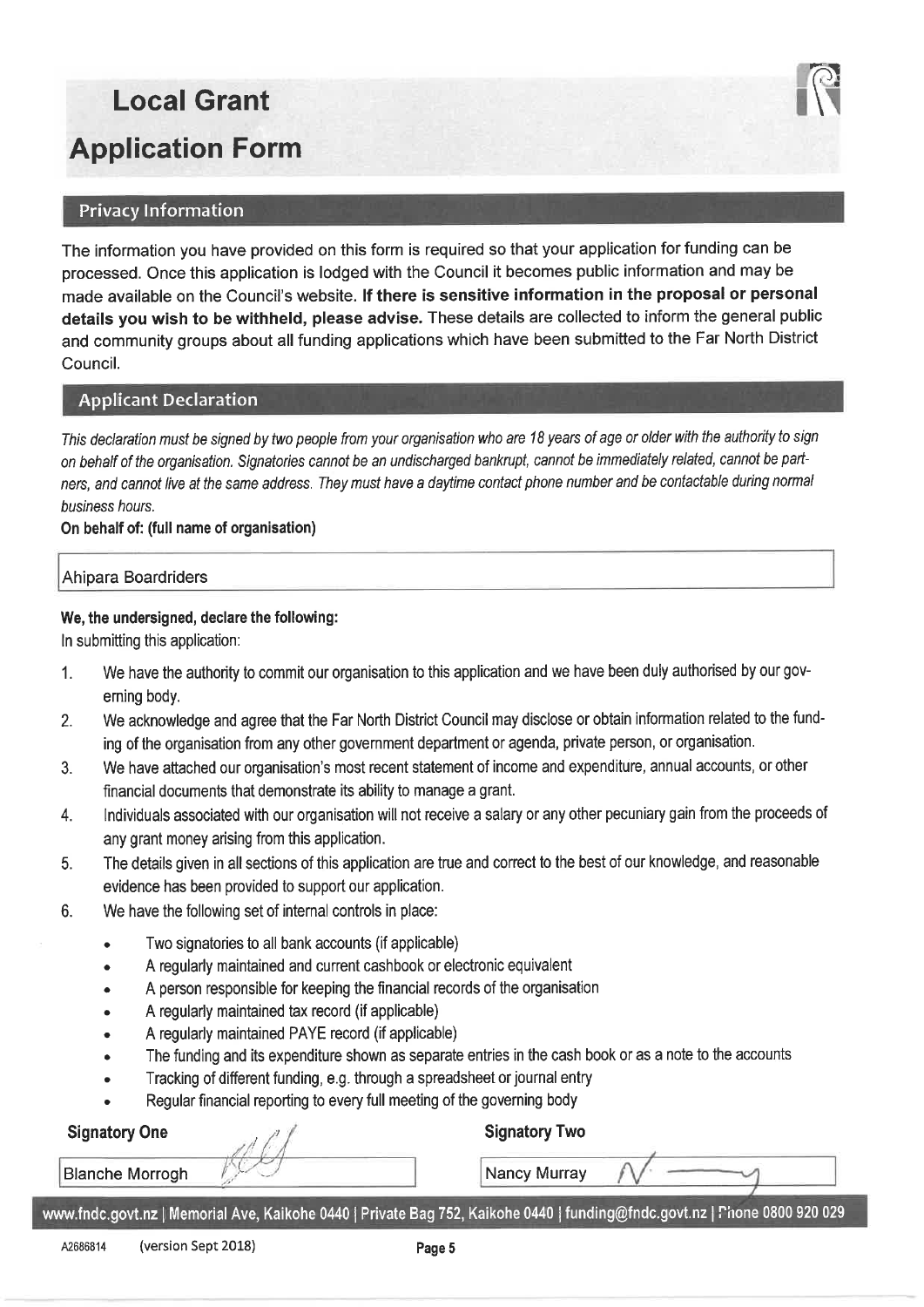### We agree to the following conditions if we are funded by Local Community Grant Funding:

- To uplift any funding granted within 3 months of the date on the letter of agreement. Failure to do so will result in loss of  $1.$ the grant money.
- To spend the funding within 12 months of the date of grant approval unless written approval for an extension is obtained  $2.$ from Council before that 12 month period ends.
- To spend the funding only for the purpose(s) approved by Far North District Council unless written approval for a change  $3.$ of purpose(s) is obtained in advance from the Community Board.
- To return to the Far North District Council any portion of the funding that we do not spend. If our payment includes GST  $\overline{4}$ . we will return the GST component of the amount to be returned.
- To acknowledge the receipt of Community Board funds as a separate entry in our accounts, or in a note to our accounts, 5. in our organisation's annual report.
- To acknowledge any financial contribution from Far North District Council on signage and in any publicity relating to the 6. project. Contact Governance Support for digital imagery.
- To make available any files or records that relate to the expenditure of this funding for inspection if requested by the Far  $\overline{7}$ . North District Council or its auditors.
- To complete and return a Project Report within two months of the end of the project, or, if the activity is ongoing, within 8. two months of the funding being spent. Applicants who fail to provide a project report within this timeframe will not be considered for funding for stand-down period of five years.
- To inform the Far North District Council of significant changes in our organisation before this application has been 9. considered, or the funding has been fully used and accounted for (such as change in contact details, office holders, financial situation, intention to wind up or cease operations, or any other significant event).
- To lay a complaint with the Police and notify the Far North District Council immediately if any of the funding is stolen or  $10.$ misappropriated.

#### **Signatory One**

| Name                 | <b>Blanche Morrogh</b>                                                                                                  |               | Position                  |             | <b>Board Member</b> |      |
|----------------------|-------------------------------------------------------------------------------------------------------------------------|---------------|---------------------------|-------------|---------------------|------|
| Postal Address       | 56 West Road, Awanui, Kaitaia                                                                                           |               |                           |             | Post Code           | 0483 |
| Phone Number         |                                                                                                                         | Mobile Number |                           | 02108283304 |                     |      |
| <b>Signature</b>     |                                                                                                                         |               |                           | Date        | 12/11/2021          |      |
| <b>Signatory Two</b> |                                                                                                                         |               |                           |             |                     |      |
| Name                 | Nancy Murray                                                                                                            |               | Position                  | Secretary   |                     |      |
| Postal Address       | 19 Empire Street, Kaitaia                                                                                               |               |                           |             | Post Code           | 0410 |
| <b>Phone Number</b>  |                                                                                                                         |               | Mobile Number 02102925892 |             |                     |      |
| <b>Signature</b>     |                                                                                                                         |               |                           | Date        | 12/11/2021          |      |
|                      | ww.fndc.govt.nz   Memorial Ave, Kaikohe 0440   Private Bag 752, Kaikohe 0440   funding@fndc.govt.nz   Phone 0800 920 02 |               |                           |             |                     |      |
| A2686814             | (version Sept 2018)<br>Page 6                                                                                           |               |                           |             |                     |      |